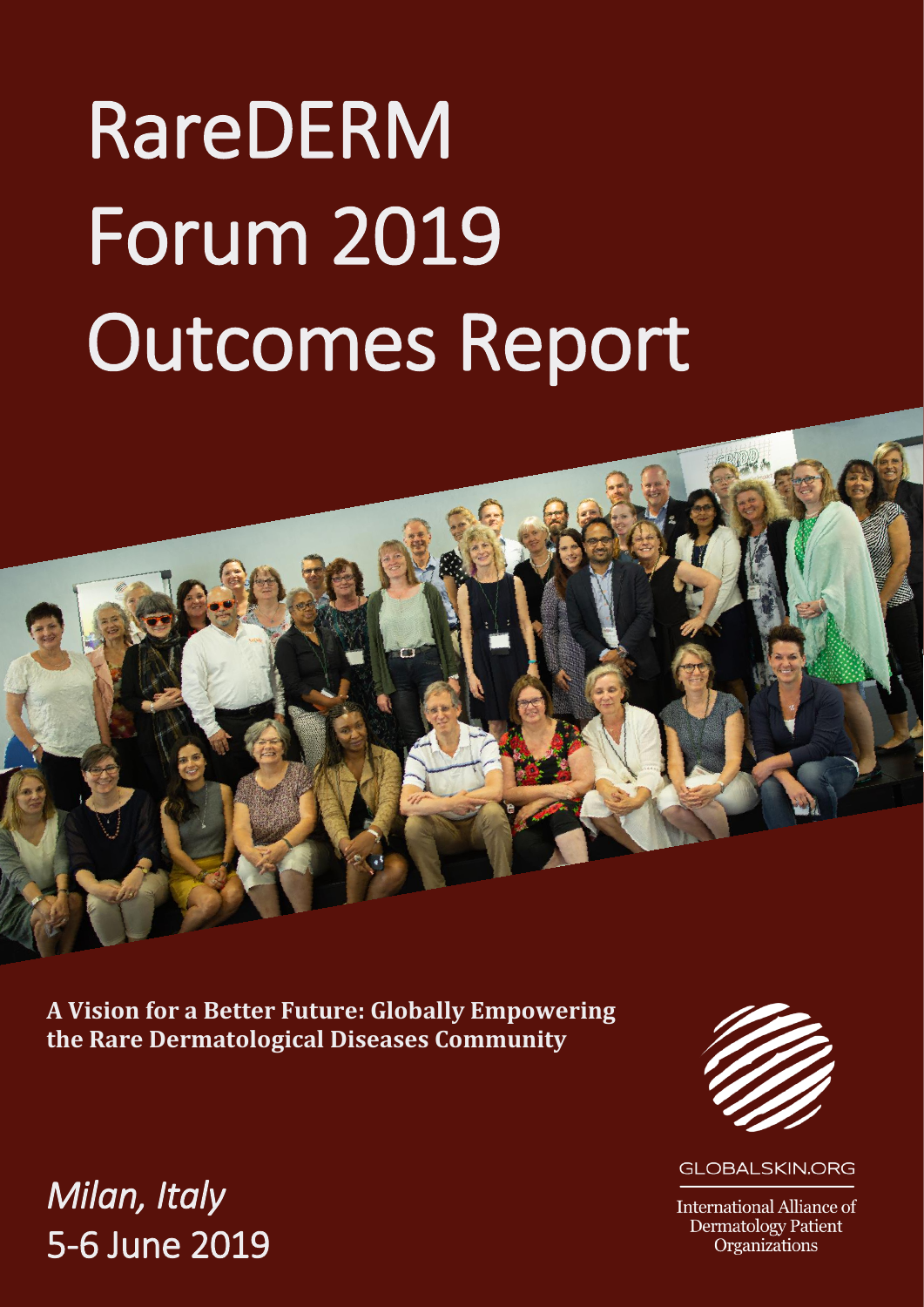## *"Individually, we are one drop. Together, we are an ocean." Ryunosuke Sataro*

## Introduction

In June 2019, the International Alliance of Dermatology Patient Organizations (GlobalSkin) hosted the firstever RareDERM Forum for leaders of skin patient organizations (POs) in Milan, Italy. Thirty-eight leaders representing over 20 rare skin diseases from 13 countries attended the two-day RareDERM Forum to work towards an overall objective—build a cohesive community of rare dermatology disease patient organizations and supporting stakeholders around a shared vision which will ensure the lives of these patients are positively impacted in a measurable way. Specifically, community leaders were brought together 1) to develop a global RareDERM network three-year strategy; 2) to build capacity among patient leaders; and 3) to create linkages between patient leaders and other key stakeholders around the world to leverage knowledge, experience and capacity.

The forum was structured around three components: informational and scientific presentations and group discussions focused around a establishing a positive vision for the future for RareDerm patients; dialogue around RareDERM policy and advocacy issues locally and globally to identify challenges to the realization of the vision; and brainstorming activities to create a roadmap for the roles that PO's can play, individually, by working together and by working with other stakeholders.

## *The Process*

The first day of the Forum was centered on research, education and experiences within the RareDERM world. Delegates identified common challenges and considered the importance of raising awareness of the vast impact of dermatological diseases. A series of presentations by patient organizations, pharma and industry stakeholders highlighting recent research developments and the need for supportive patient data within the RareDERM world provided further context. Stimulating more research to find solutions for people living with RareDERM diseases is a common challenge across all group.

The second day of the Forum shifted the focus to capacity building and group discussions centered on creating goals for the RareDERM community. Participants were introduced to communications resources and advocacy messaging so they may use these tools with their own organizations. Then, pulling together information from plenaries and working/advisory groups on challenges and obstacles faced by patients and patient organizations, delegates moved to brainstorming about changing the existing paradigm by developing a coordinated global strategy. Five working/advisory groups were formed, to address different goals as part of a three-year initial strategy.

## *Why it matters*

The two-day Forum leveraged the diverse experiences of delegates from around the world and confirmed vibrant interest in and an approach for the creation of a formal RareDERM network, which has as its center the creation of a better future for people living with these rare skin diseases. This outcomes document highlights the vision, challenges and proposed roadmap that emerged during the two formative days of presentations, visioning, deliberations and collaboration. Ultimately, patient association leaders agreed that the RareDERM PO community must unite to determine and implement a collective three-year strategy that contributes to a wider RareDERM stakeholder community movement. The elements outlined in this document are expected to serve as the foundation for advancing the longer-term vision of the community.

The RareDERM Forum, with its rich, meaningful plenaries and discussions supported by industry leaders who believe in and support the cause of RareDERM patients and the organizations that support them. We wish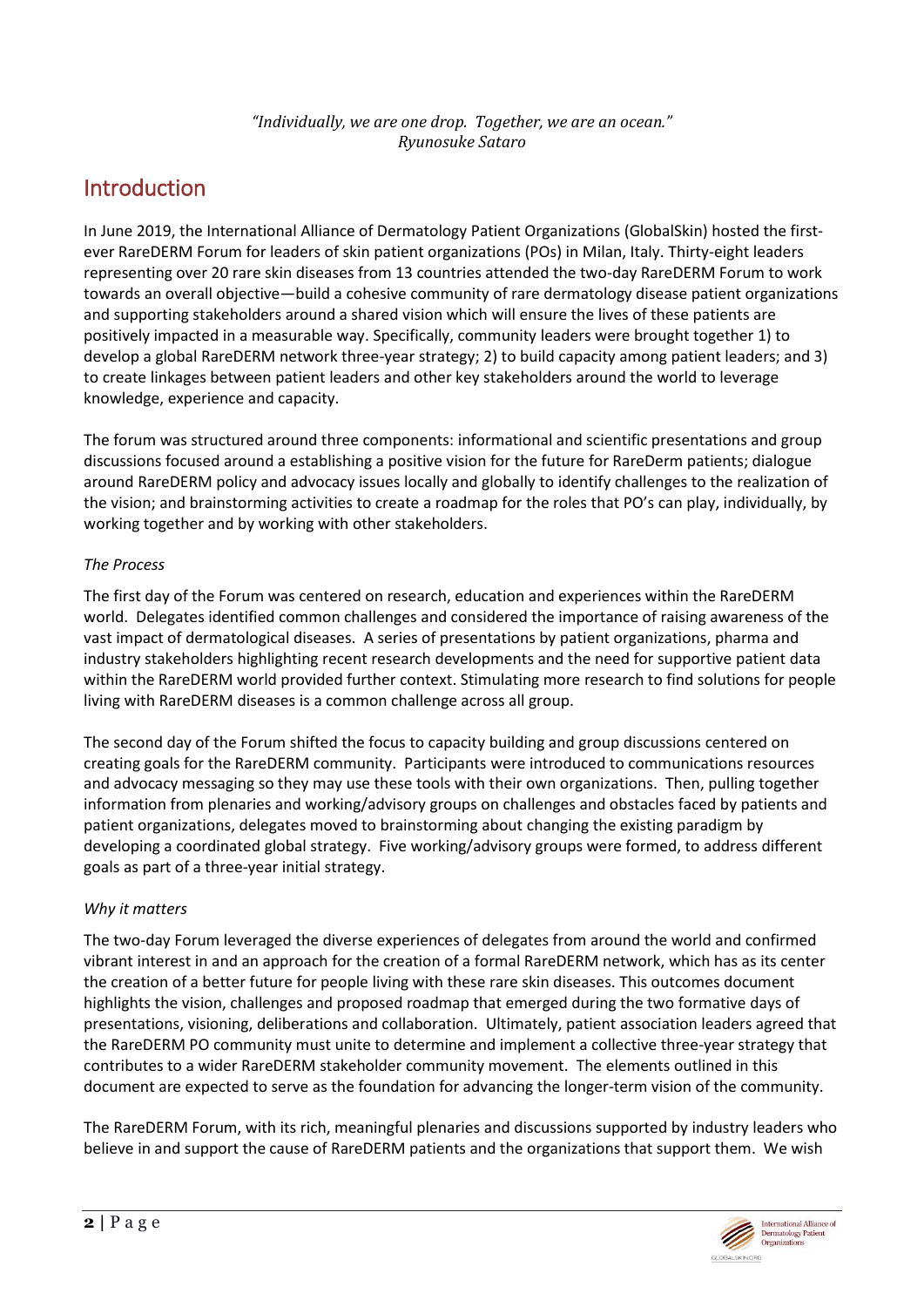to thank and acknowledge these sponsors for their commitment to the RareDERM community: LEO Pharma (Platinum Partner), PellePharm (Patron), and Trend Community and Signifly (In-kind Supporters).

## The Vision

*A world in which people living with rare dermatological conditions and diseases are able to lead healthy and productive lives.* 

The following comprise the key elements of a unifying future vision, as articulated by those representing what patients and their families really need and want –to be attained by 2030 by all stakeholders boldly working together to create a world where persons with rare dermatology conditions lead productive fulfilling lives.

## *Persons suffering with a RareDERM condition look to a future where they can thrive.*

Patient leaders envision a world in which people with RareDERM conditions feel supported and empowered. In order to thrive, stigma must be addressed and so, the widely held perception, "but it's just a skin disease" would no longer exist, thus eliminating the stigma associated with having a RareDERM condition. Patients and POs would feel they belong to a supportive community that provides and has easy access to resources, funding, and emotional support. Hope would flourish as cures for rare dermatological diseases would be commonplace, including genetic intervention to prevent conditions before birth.

## *Global healthcare systems are fully empowered to provide essential care and services to RareDERM patients.*

In the future, RareDERM patients moving through the healthcare system would have a completely different experience than what they experience today. Early diagnosis would be followed by efficient access to care. Plenty of affordable and readily available, effective treatments are prescribed by empathetic health care providers who have training and expertise with rare dermatological conditions. This future, with appropriately aligned global healthcare systems, starts with universal guidelines for patient care and a research focus for RareDERM.

## *Stakeholders such as governments, industry, researchers, health care professionals, patient associations and advocacy groups seamlessly collaborate on international levels.*

The vision for the RareDERM community is one of collaboration. With this collaboration comes dedicated funding for medicine and treatments accepted by all governments. Researchers and healthcare professionals work together to further the advancement of researcher as well as helping patients to gain access. Registries and data sets are shared and consolidated allowing all stakeholders to recognize and utilize the synergies that exist. Industry supports propositions for venture philanthropy. There is consolidation across disease groups for advocacy purposes and capacity building supports for patient organizations.

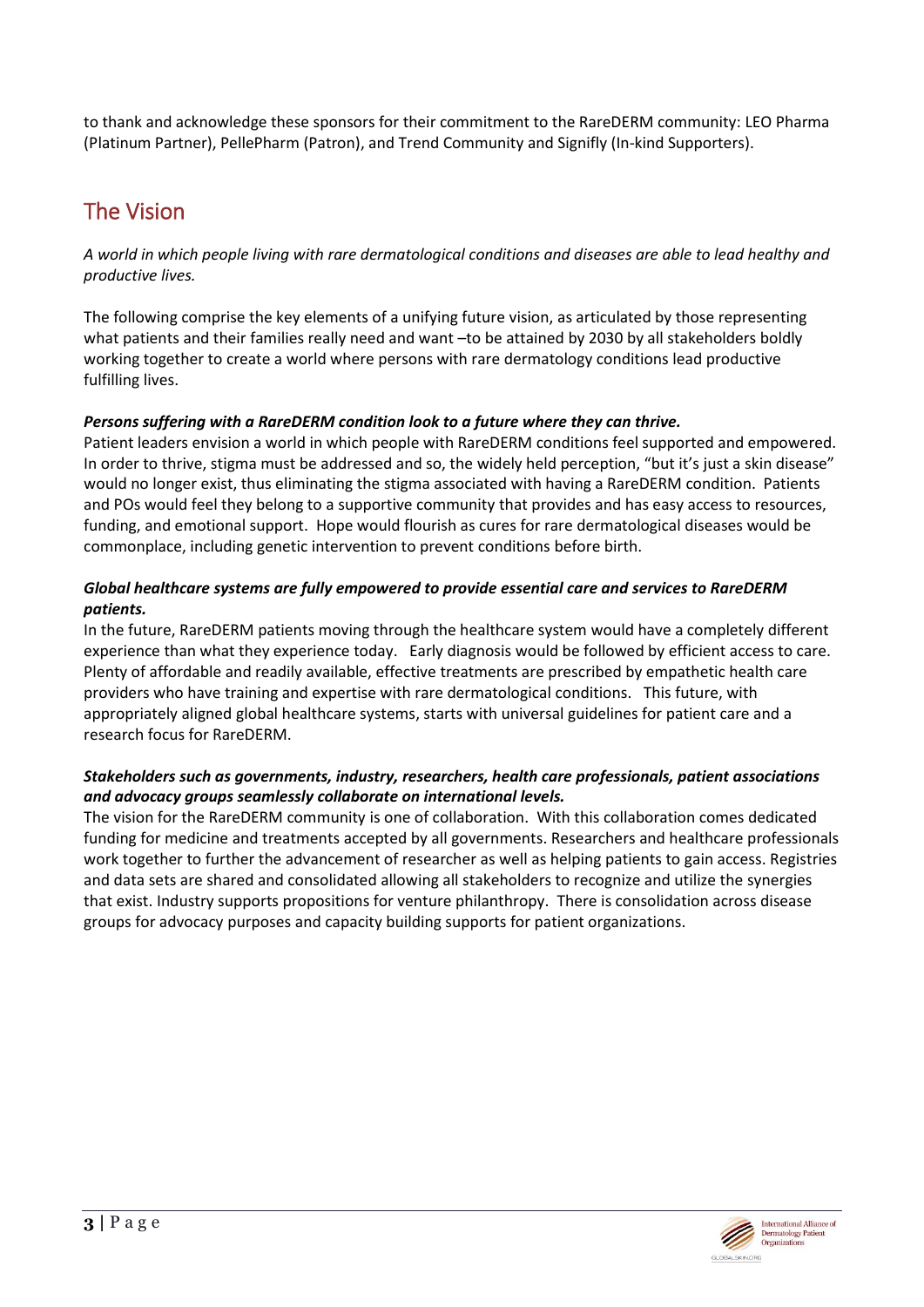## **Challenges**

With a ten-year vision of the future for the RareDERM community outlined, the challenges of achieving this future were identified. While delegates raised many issues, five key themes emerged from their discussions.

### *Patient organizations need to recognize and embrace the power of a collective movement.*

There was an acknowledgement that a significant deterrent to a better future for RareDERM was the challenge of the organizations working together for a common purpose. Isolation amongst patient organizations easily grows for many reasons, but mostly due to a lack of information on RareDERM conditions in the medical community, the small number of people with each RareDERM condition, and a wide and complex system of access to support based on geographical and socio-economic factors. The silos these factors have created within the PO community has thus far inhibited building a global movement. However if POs embrace the commonalities across organizations and develop a genuine trust to work together for the common good, a true collaboration between POs leveraging the power of a very large and therefore more influential community of people leads to an increase in capacity to raise a collective voice with consistent messaging.

#### *The information collected regarding RareDERM research data and patients is currently inconsistent, fragmented and not centralized.*

Evidence-based information is scarce in the RareDERM world leaving patients with a difficult landscape to navigate. The research data and information about patients with a RareDERM condition that does exist is fragmented and inconsistent. Ultimately, this disjointed information makes it very difficult for the patients to find the right guidance and make decisions around their conditions. This lack of information leaves the medical community trying to provide the best options without necessarily having access to all of the best evidence. Global patient registries, regional centers for diagnosis and treatment and biobanks would alleviate these frustrations and provide patients, doctors and researchers with easier access to information, and centralize evidence and data to support best informed decisions regarding RareDERM diagnosis and treatment.

#### *RareDERM patients need different channels to be heard by regulators and health system decision-makers in order to establish a greater connection between health care researchers, professionals and POs.*

The needs of RareDERM patients present varied personal and systemic challenges. To address these needs, increased representation of patients within all levels of health care planning and the approvals processes is necessary. For instance, within the healthcare research realm, patients should be involved in shaping/informing clinical trials for rare dermatological therapies. And for health care systems, a seat for patient organizations in policy-making circles and national clinical guideline development should be provided by governments to ensure the patients' voices are heard and included. Providing these different types of channels for RareDERM patient voices leads to the establishment of essential relationships between researchers, dermatologists and POs.

#### *RareDERM patients face challenges in accessing the best care.*

RareDERM patients globally are need and deserve proper care. Patient leaders from countries all over the world agreed that the shortage of trained dermatological healthcare professionals, which compounds patients' challenges, is a key determinant. Amongst health care professionals, knowledge of rare skin diseases is inconsistent, and patients often face multiple appointments with several dermatologists and specialists before they receive a definitive diagnosis. However, even with a diagnosis of a rare skin condition comes the difficulty of finding an available treatment. And, currently, if an effective treatment has been developed, then cost and access to the treatment often become barriers. RareDERM patients encounter many hurdles to accessing the best possible care. Affordability of treatment should never have to be a consideration. This points to the importance of a universal health care movement for the RareDERM community.

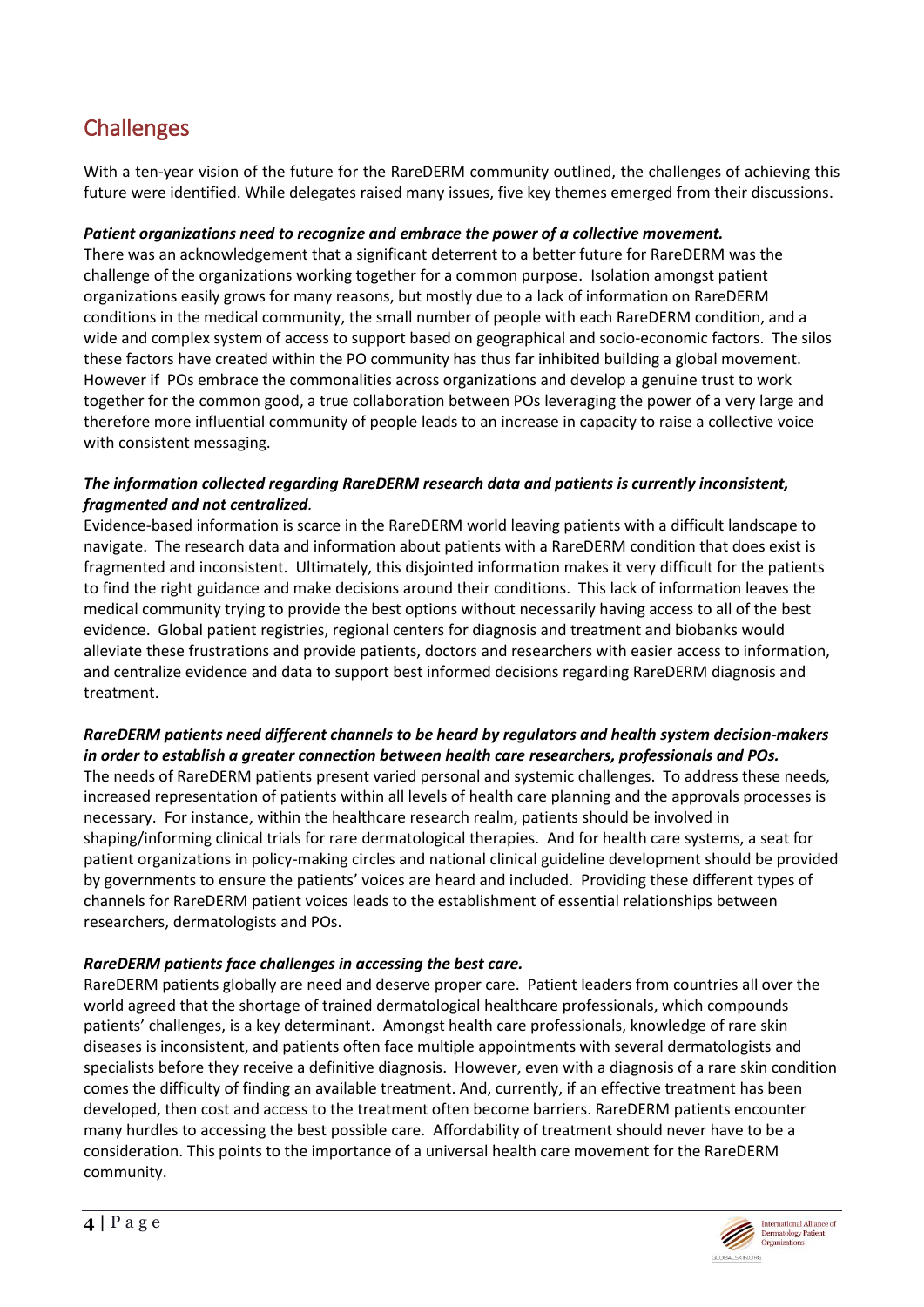#### *Stakeholders need education about RareDERM.*

Rare dermatological diseases are a unique, challenging environment fraught with misconceptions and lack of information. To bring hope and change for the RareDERM community stakeholders require more education about the needs and importance of rare dermatology. Raising awareness about the true impact of RareDERM conditions—what they are, onerous daily treatment regimes, barriers to access of diagnosis and treatment, psychosocial effects on patients and their caregivers— contributes to a unified vision of the needs of the community. With an understanding of RareDERM as a whole, governments, healthcare systems, industry, POs, healthcare professionals, researchers, and the biotechnology community can coordinate all their efforts to create a world where persons with rare dermatological conditions and diseases are able to lead healthy and productive lives.

## Proposed Roadmap

In looking ahead to the future of the RareDERM movement, patient organization leaders agreed that the community must define a three-year strategic plan. The beginning groundwork for the development of a three-year strategy was laid on the last day of the Forum as the POs divided themselves into five working/advisory groups. Each working/advisory group focused upon one goal for the RareDERM community resulting in five focal points for the community at large. The proposed roadmap leading to the creation of the three-year strategy consists of the two following broad goals to be operationalized by GlobalSkin under the direction of the five working/advisory groups and the five focal points/goals each group created.

- **I.** Form and lead a RareDERM Coalition of Stakeholders that includes doctors, medical students, industry, government, researchers and biotech to create a long-term coordinated strategy to realize the vision set out by a network of patient organization leaders.
- **II.** In line with the coordinated strategy and utilizing existing resources, build programs, initiatives and resources to support all members of the RareDERM community to help achieve the shared vision of a world in which people with rare dermatological conditions and diseases are able to lead healthy and productive lives.

#### Working/Advisory Groups Five Focal Points:

- 1) Conduct an environmental scan of RareDerm
	- a) Assess the current RareDERM patient environment including consideration of industry, patient support and government support (orphan drug policies, etc).
	- b) Create a database that identifies rare dermatological diseases, by country and lists available data on:
		- Incidence
		- Access to treatment and care
		- Economic and social impact
		- Clinical trials
		- **Publications**
		- Registries
		- Patient organizations
		- Social media support groups
	- c) Build the database so it is usable by all members of the network to further the collective agenda – improving the lives of those living with RareDERM diseases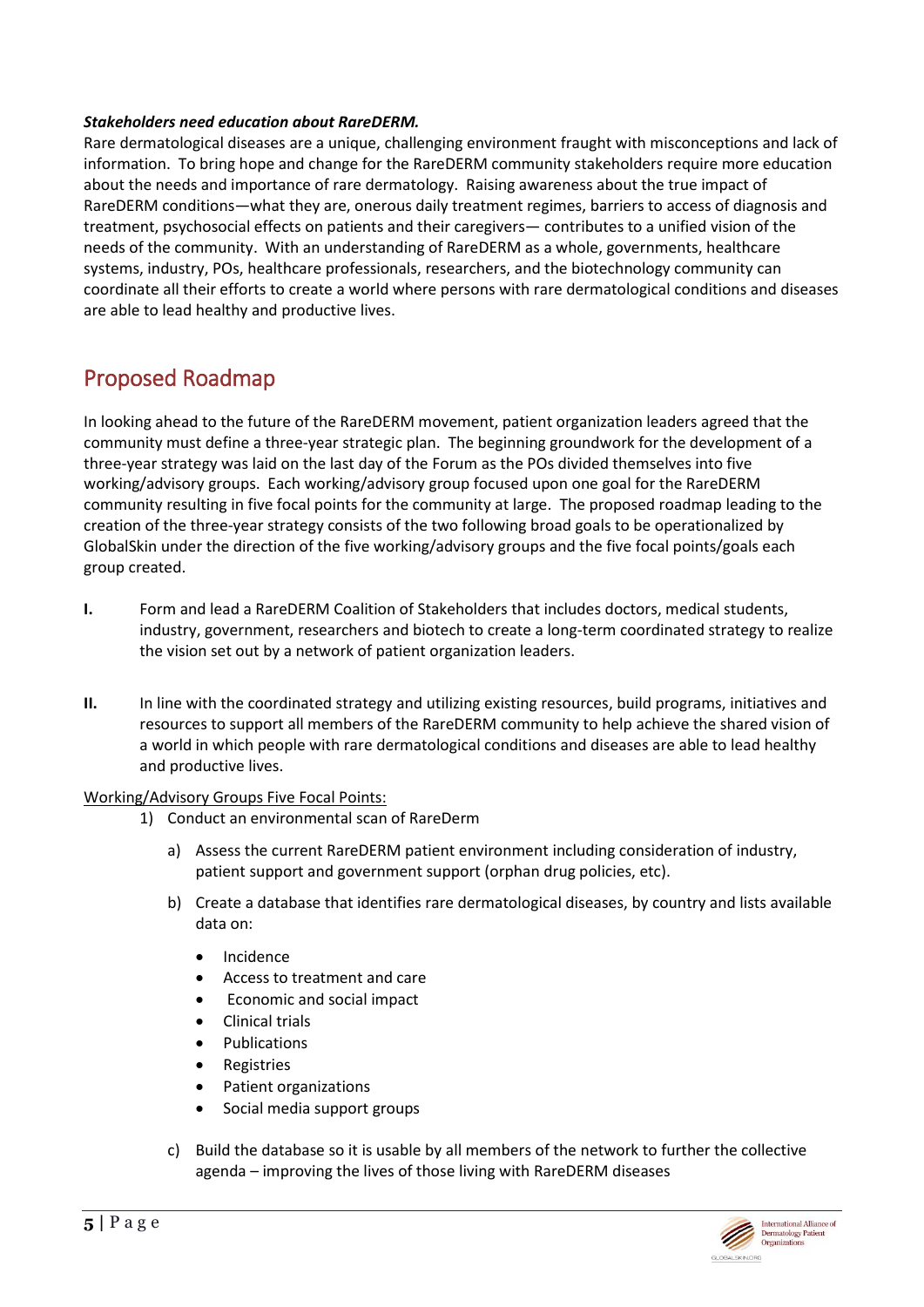- 2) Build a RareDERM Coalition
	- a) Create, with GlobalSkin's support, a patient advocacy board and representative group
	- b) Collaborate on patient leader education and capacity building, using best practice examples from existing networks and organizations
	- c) Gather best in class examples of RareDERM tools and create a system for sharing amongst all Coalition members
	- d) Formalize the network under the GlobalSkin umbrella, using GlobalSkin staff/resources to provide infrastructural support to all committees and working/advisory groups
	- e) The Coalition to meet annually or bi-annually to build strategy, and capacity for all members to further the collective agenda
- 3) Leverage the Power of the RareDerm Community Network
	- a) Create a regular, multi-stakeholder meeting between pharma, payers and patient representatives.
		- (i) Establish points of commonality between stakeholders in order to turn challenges into opportunities
		- (ii) Demonstrate that this new network brings value to stakeholders and the patients they all serve
		- (iii) Create action plans for each stakeholder group to further the collective agenda
- 4) Create a Centralized Hub for RareDerm resources
	- a) Share RareDERM community information via the creation of a resource hub with consistent data standards
	- b) Initial key foci:
		- Infrastructure (security (DB)/integration)
		- Design
		- Define purpose (use) data to collect
		- Consent
		- Create guidelines
- 5) Influence Public Awareness and Deliver Global Advocacy
	- a) Influence public awareness about RareDERM through a global RareDERM/Skin Awareness Day.
		- (i) Provide materials and common speaking points for all stakeholder groups
		- (ii) Use the occasion to approach decision-makers locally and globally to address policy gaps
	- b) Use the Global Research on the Impact of Dermatological Diseases (GRIDD) data and other data sets on human and economic impact of disease; build a program that adds the validated voice of RareDERM community to the global discussion addressing pressing medical/research needs

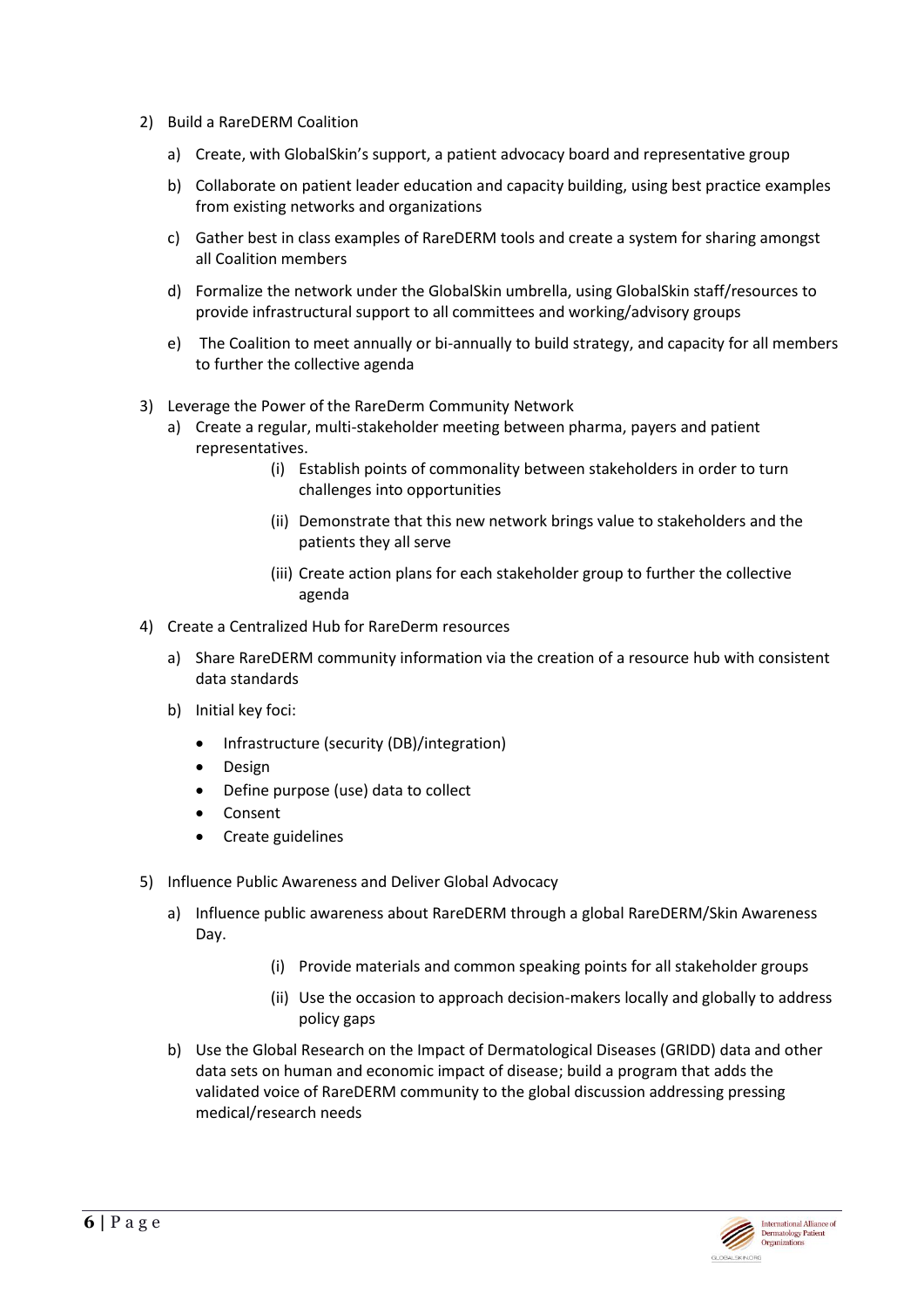## **Conclusion**

RareDERM patients have unique and serious needs. They belong to a complex world that is constantly riddled with never-ending challenges revolving around a lack of awareness, research, and access to diagnosis, treatment and care. Looking at these problems from the perspective of different medical systems, geographical confines and a wide range of social and economic issues and it becomes apparent that the challenges for this community are significantly compounded. These challenges are certainly not new to patient leaders.

By building a roadmap to contribute to the realization of a collective vision, where challenges are minimal or no longer exist, patient organizations can bring hope to the patients they serve. The RareDERM Forum provided the time and space for patient leaders to collectively consider the challenges and turn them into opportunities for a better future with the creation of five goals for the RareDERM community. These efforts, combined with the support of stakeholders, sets out the roadmap that will lead the way to creating meaningful change for the RareDERM Community.

More than half of GlobalSkin's member organizations worldwide are categorized as serving people living with RareDERM. This positions GlobalSkin in the unique role of supporting rare skin conditions within the dermatology patient organization community globally and locally. GlobalSkin will continue to lead and work with these five new RareDERM Community Working/Advisory Groups and the broader RareDERM Coalition to significantly and measurably improve linkages for RareDERM patient organization leaders, build capacity and work towards a coordinated strategic approach to improve access to care, critical information and treatment options for people living with rare dermatological conditions. We, GlobalSkin and the RareDERM Movement, are committed to achieving the vision of a better life for RareDERM patients around the world.

*The International Alliance of Dermatology Patient Organizations (IADPO) - also known as GlobalSkin - is a unique global alliance of over 150 patient organizations in 45 countries representing over 60 disease areas. Together, we are committed to improving the lives of patients worldwide. We nurture relationships with members, partners and all involved in healthcare - building dialogue with decision-makers around the globe to promote patient-centric healthcare. GlobalSkin's work is founded on three pillars: research, advocacy and support. For more information, please visit [globalskin.org.](https://globalskin.org/)*